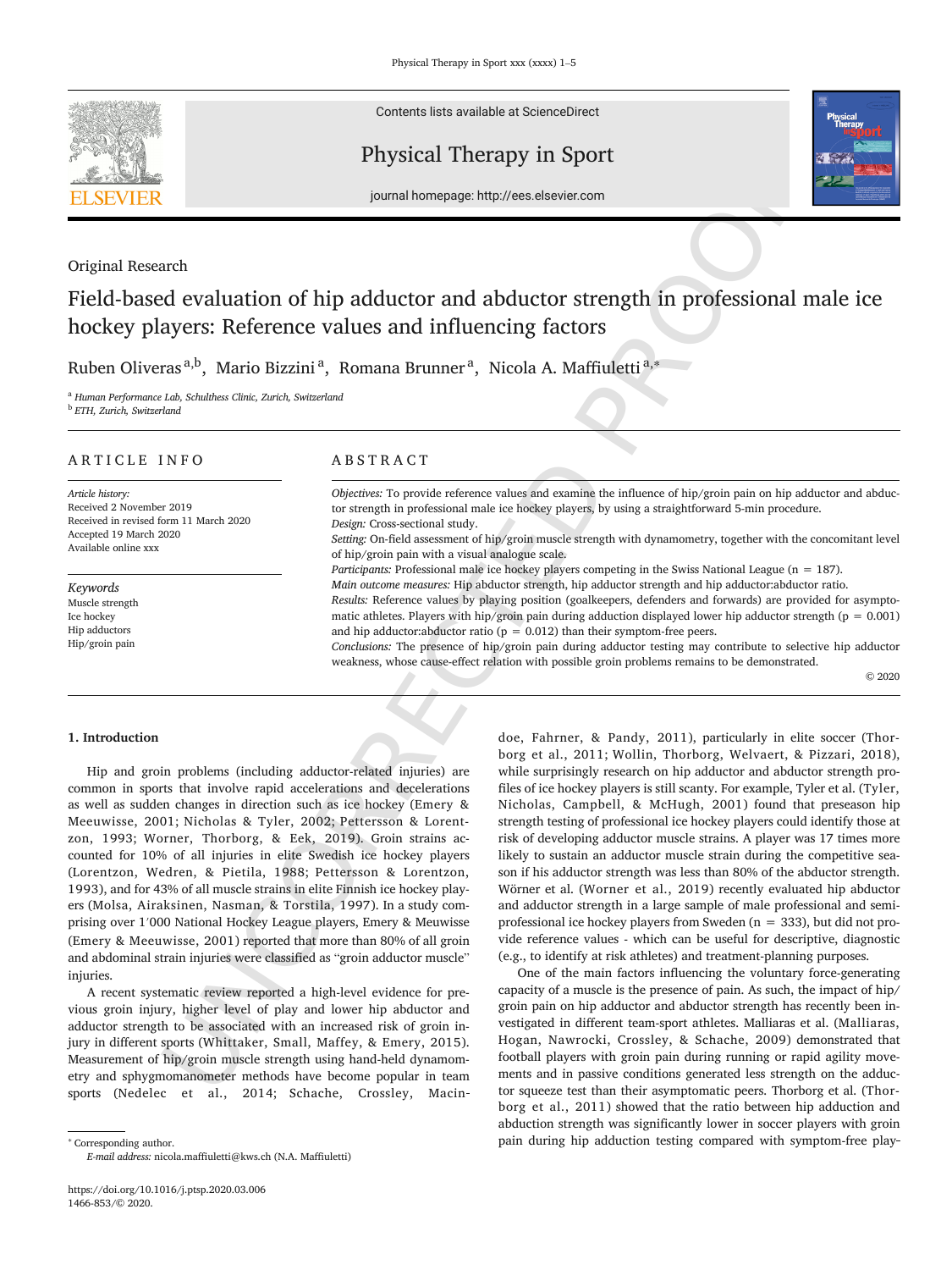ers. More recently, hip adductor and abductor strength were found to be significantly lower in ice hockey players with higher hip/groin pain scores during the 5-s squeeze test (Worner et al., 2019). Thus, the concomitant evaluation of hip abductor/adductor strength with portable dynamometry and hip/groin pain with self-reported scales has potential value for clinical assessment of team-sport athletes.

The objectives of this study were to provide reference values for hip adductor and abductor strength, and to examine the influence of different factors on hip/groin strength - hip/groin pain during maximal contractions in particular - in a large sample of professional male ice hockey players. Because coaching and medical staff of professional teams are interested in valid and reliable testing procedures that are easy and quick to perform on the field, we aimed to conduct all the assessments with a straightforward field-based methodology that only required 5 min per player.

## **2. Methods**

#### *2.1. Participants and experimental procedure*

One hundred eighty-seven professional male ice hockey players from different teams competing at the highest level in the Swiss National League volunteered to participate in this study. Their age, height, weight and playing experience (defined as the number of years competing at the highest level) were provided by respective medical teams (Table 1). All players except those underage and suffering a time-loss injury on the test day (i.e., being unable to fully participate in the subsequent practice session) had their hip adductor and abductor strength with concomitant pain levels evaluated by a group of three experienced examiners (RO, RB, MB). For each player, the entire testing procedure lasted approximately 5 min and was consistently com

#### **Table 1**

General characteristics of the ice hockey players by playing position.

|                      | Goalkeepers<br>$(n = 12)$ | Defenders<br>$(n = 73)$ | Forwards<br>$(n = 102)$ | Total<br>$(n = 187)$ |
|----------------------|---------------------------|-------------------------|-------------------------|----------------------|
| Age (yrs)            | $26 \pm 4$                | $27 + 5$                | $26 + 5$                | $26 \pm 5$           |
| Height (cm)          | $185 \pm 6$               | $184 \pm 5$             | $182 \pm 5$             | $183 \pm 5$          |
| Weight (kg)          | $86 \pm 8$                | $88 + 7$                | $86 \pm 7$              | $87 + 7$             |
| Playing experience   | $5.4 \pm 3.7$             | $5.7 + 5.5$             | $5.4 \pm 5.0$           | $5.5 \pm 5.1$        |
| (vrs)                |                           |                         |                         |                      |
| Hip/groin pain       | $\Omega$                  | 4                       | $\Omega$                | $\overline{4}$       |
| during abduction (n) |                           |                         |                         |                      |
| Hip/groin pain       |                           | 11                      | 13                      | 25                   |
| during adduction (n) |                           |                         |                         |                      |

Mean values  $\pm$  SD

pleted before a conventional practice session at respective team training centres. All evaluations were performed between the end of the preseason preparatory phase and the beginning of the competitive season. Study approval was obtained from the local Ethics Committee (ID# 2017-00085). All participants were informed about the aim of the study and signed the informed consent prior to data collection.

#### *2.2. Assessment of hip/groin strength*

sing rays with the interest of the material and the singular sets in the singular sets in the singular sets in the singular sets in the singular sets in the singular sets in the singular sets in the singular sets in the s Maximal hip adductor and abductor strength was evaluated in isometric conditions by means of a recently-developed measurement device (GroinBar, Vald Performance, Albion, Australia) which has been shown to ensure a valid and reliable assessment of hip/groin muscle strength (Desmyttere, Gaudet, & Begon, 2019; O'Brien, Bourne, Heerey, Timmins, & Pizzari, 2019; Ryan, Kempton, Pacecca, & Coutts, 2019). The device consists of two independent load cells mounted on an adjustable frame, with a setup comparable to stabilized commercial dynamometers (Click Fenter, Bellew, Pitts, & Kay, 2003; Widler et al., 2009). Participants were asked to lie down in the supine position, with 45° of hip flexion and approximately 90° of knee flexion (Fig. 1). These angles were consistently verified with a manual goniometer (Orthopedic Goniometer, Orthopedic Equipment CO, Bourbon, Indiana, USA) both before and during the assessments. Participants were instructed to cross their arms across the chest and to keep their feet hip-width apart on the ground. The height of the measuring device was adjusted so that the center of the knee joints was aligned with the center of the dynamometer pads. This position was subsequently maintained during the entire testing session. For each muscle group, two submaximal contractions were performed for warm-up and familiarization purposes. Then, three sets of alternate hip adduction and abduction maximal isometric contractions were completed with rest periods of 10 and 30 s within and between each set, respectively (Fig. 1). The order of the assessments (i.e., hip adduction then abduction or vice versa) was randomized to avoid systematic bias. Following a standardized countdown (i.e., "3, 2, 1, go"), participants were instructed to squeeze (hip adduction) or pull (hip abduction) bilaterally against the dynamometer pads with a gradual build-up of force, and to sustain the maximal contraction for at least 3 s to ensure a force plateau. Consistent verbal encouragement (i.e., "go, go, go") was provided throughout each contraction. For each muscle group and side, only the trial with the highest peak force was retained. The main outcomes were hip abductor and adductor strength (mean of left and right side) expressed in both absolute and relative units (normalized to body weight) as well as the ratio between hip adductor and hip abductor strength (hereafter referred to as hip adductor:abductor ratio).



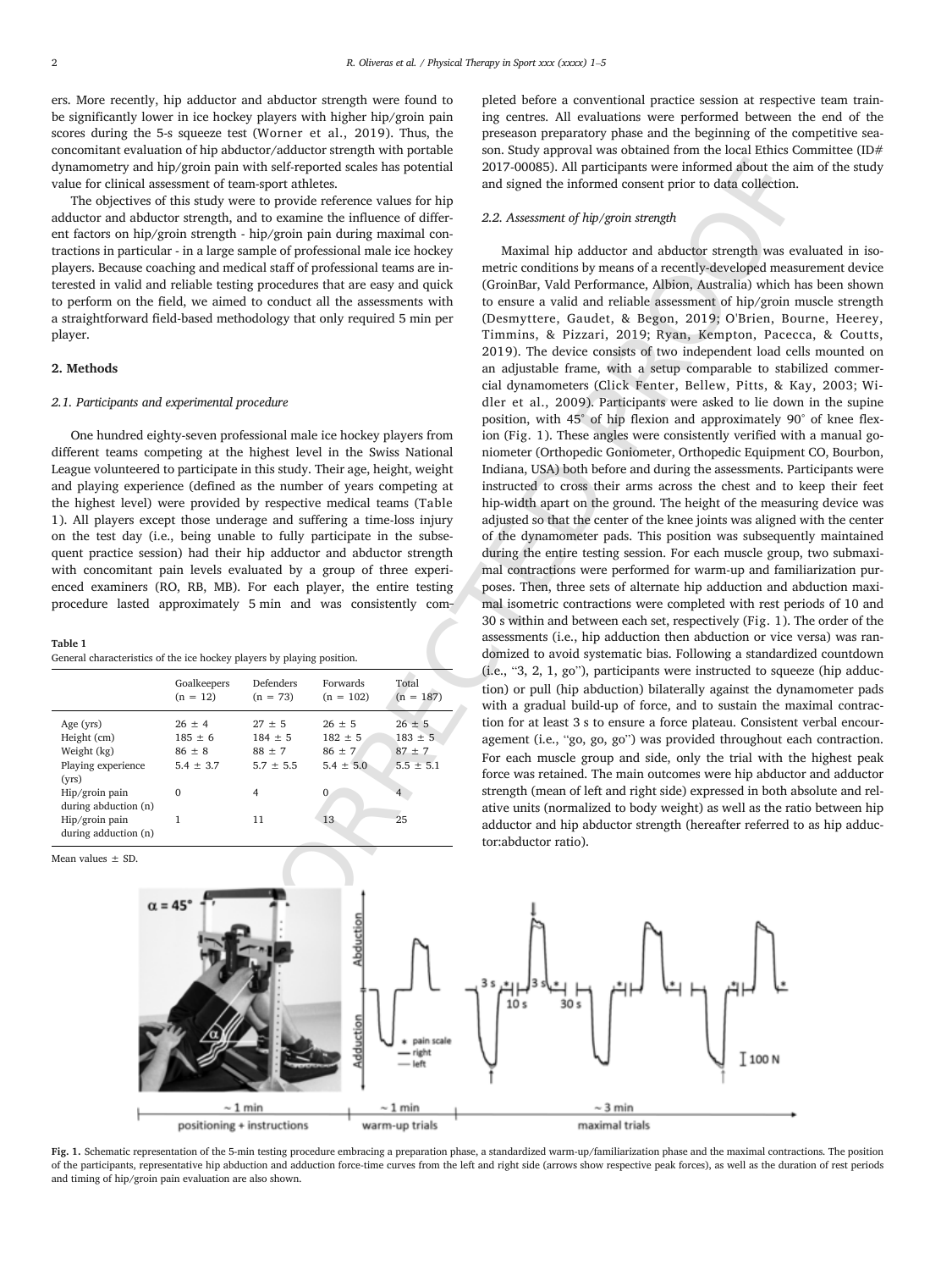#### *2.3. Assessment of hip/groin pain*

Hip/groin pain for abduction and adduction trials was evaluated using a visual analogue pain scale (Huskisson, 1974) immediately after each contraction. The level of hip pain ranged from "no pain" to "unbearable pain", which equated to a hidden 0–10 numerical rating scale. Participants were considered to have hip/groin pain during hip abduction/adduction trials if the mean level of pain was >2 (Worner et al., 2019). Hip/groin pain  $>2$  was reported by 4 (2%) and 25 (13%) players for hip abduction and adduction, respectively (Table 1). Only one player had symptoms for both hip abduction and adduction trials, thus the remaining 159 players were considered asymptomatic.

#### *2.4. Statistical analyses*

For each dependent variable, mean values and standard deviations (SD) with the corresponding 95% confidence intervals (CI) as well as 25th and 75th percentiles were calculated to provide reference values for asymptomatic players. One-way ANOVAs, Pearson's product-moment correlations and unpaired t-tests were performed to investigate respectively the influence of playing position (goalkeepers vs. defenders vs. forwards), general characteristics (age, body weight and playing experience) and hip/groin pain (players with vs. without pain during hip adduction) on the dependent variables. The level of significance was set at  $p < 0.05$ .

## **3. Results**

Absolute and relative hip abductor and adductor strength as well as hip adductor:abductor ratio are presented separately for goalkeepers, defenders and forwards in Table 2. For each variable and playing position, "low" and "high" refer respectively to the 25th and 75th percentiles. For the ensemble of the dependent variables, no significant difference was observed between goalkeepers, defenders and forwards ( $p > 0.05$ ). In the same way, age, height and playing experience were not significantly correlated to hip abductor strength, hip adductor strength or hip adductor: abductor ratio ( $p > 0.05$ ). Body weight was positively correlated to both hip abductor ( $r = 0.41$ ,  $p < 0.001$ ) and adductor ( $r = 0.26$ ,  $p < 0.001$ ) absolute strength, while it was negatively correlated with relative strength ( $r = -0.16$ ,  $p = 0.026$  for abduction;  $r = -0.16$ ,  $p = 0.029$  for adduction). No significant correlation was observed between body weight and hip adductor:abductor ratio (p  $> 0.05$ ). Players with hip/groin pain during hip adduction (n = 25) had similar hip abductor strength compared to players with no pain  $(n = 162)$  (Fig. 2A), but lower hip adductor strength ( $p = 0.001$ ; Fig. 2B) and hip adductor:abductor ratio ( $p = 0.012$ ; Fig. 2C).

#### **4. Discussion**

We have provided reference values for hip adductor and abductor strength using a straightforward field-based methodology, and demonstrated the negative impact of hip/groin pain on hip adductor strength and adductor:abductor ratio in a relatively large sample of professional male ice hockey players. We have also shown that playing position, age and playing experience have no major influence on frontal plane hip/ groin strength.

The on-field methodology adopted in this study for the assessment of hip/groin strength - which involves the use of a recently-introduced and validated portable device (Groinbar) - is particularly adapted for professional teams, where time is an issue within the busy preparatory and competitive season. Besides allowing immediate feedback to the players and staff, this methodology is extremely time saving as only 2 h were necessary to obtain valid strength measures from a team of approximately 25 players. Because the maximal amount of time tolerated by the coaching and medical staff of the different teams for testing a single player was 5 min, no attempts were made to implement addi

#### **Table 2**

Reference values of hip abductor and adductor strength by playing position (asymptomatic players).

|                                              | Absolute strength (N)                 |        |       | Relative strength $(N/kg)$                 |        |        |
|----------------------------------------------|---------------------------------------|--------|-------|--------------------------------------------|--------|--------|
|                                              | Mean<br>$(95\%CI)$                    | Low    | High  | Mean<br>(95%CI)                            | Low    | High   |
| Hip abductor                                 |                                       |        |       |                                            |        |        |
| Goalkeepers<br>$(n = 11)$                    | 466<br>$(418 - 515)$                  | < 407  | >515  | 5.52<br>$(5.12 - 5.91)$                    | < 5.09 | > 5.97 |
| Defenders<br>$(n = 59)$                      | 457<br>$(439 - 474)$                  | < 406  | >492  | 5.20<br>$(5.02 - 5.39)$                    | < 4.80 | > 5.56 |
| Forwards<br>$(n = 89)$                       | 460<br>$(447 - 473)$                  | < 425  | >491  | 5.36<br>$(5.22 - 5.51)$                    | < 4.89 | > 5.72 |
| <b>Hip adductor</b>                          |                                       |        |       |                                            |        |        |
| Goalkeepers                                  | 491                                   | < 445  | >531  | 5.85                                       | < 5.00 | > 6.50 |
| $(n = 11)$<br><b>Defenders</b><br>$(n = 59)$ | $(430 - 553)$<br>472<br>$(449 - 495)$ | < 436  | > 553 | $(5.07 - 6.63)$<br>5.38<br>$(5.13 - 5.63)$ | < 4.73 | > 6.12 |
| Forwards<br>$(n = 89)$                       | 467<br>$(450 - 484)$                  | < 422  | > 522 | 5.45<br>$(5.26 - 5.64)$                    | < 4.93 | >6.01  |
| Hip adductor:abductor                        |                                       |        |       |                                            |        |        |
| Goalkeepers<br>$(n = 11)$                    | 1.07<br>$(0.92 - 1.21)$               | < 0.89 | >1.17 |                                            |        |        |
| Defenders<br>$(n = 59)$                      | 1.05<br>$(0.99 - 1.10)$               | < 0.94 | >1.17 |                                            |        |        |
| Forwards<br>$(n = 89)$                       | 1.02<br>$(0.99 - 1.05)$               | < 0.93 | >1.13 |                                            |        |        |

"Low" and "high" refer to values below the 25th percentile and above the 75th percentile, respectively. CI: confidence interval.

tional investigations of hip/groin disability and associated problems (using for example the HAGOS questionnaire) or to carefully document previous hip/groin injuries on an individual basis.

The level of the particular particular control in the same of the particular control in the same of the particular control in the same of the particular control in the same of the same of the same of the same of the same The absolute and relative reference values for hip/groin strength we have provided are potentially useful for descriptive, diagnostic and treatment-planning objectives. Potential applications of these easily-obtainable objective data include longitudinal monitoring across a competitive season (Wollin, Thorborg, & Pizzari, 2018) or during/after a congested phase (Wollin, Thorborg, & Pizzari, 2018) with the ultimate goal to implement injury prevention/rehabilitation/post-exercise recovery interventions, but also cross-sectional comparisons within and between teams/groups of athletes to identify weak/at risk players ("low" category for hip adductor strength and adductor:abductor ratio in Table 2) or strong athletes/talents ("high" category) by playing position. In this respect, it is interesting to note that the ice hockey players enrolled in our current study display the highest average strength values compared to other team-sport athletes tested with the Groinbar device at a similar hip position (Bourne et al., 2019; Desmyttere et al., 2019; O'Brien et al., 2019; Ryan et al., 2019) (see Table 3). Actually, in this study the test configuration with the hip flexed at 45° was preferred to the one with the hip (and knee) fully extended as ice hockey players skate almost constantly in hip flexed positions (Chang, Turcotte, & Pearsall, 2009; Sim & Chao, 1978), but also because of the recent evidence showing a strong association between low hip adductor strength during a squeeze test with the hip flexed at 45° and sports-related groin pain in athletes (Kloskowska, Morrissey, Small, Malliaras, & Barton, 2016). This despite the fact that the contribution of hip rotator muscles is greater in this semi-flexed position com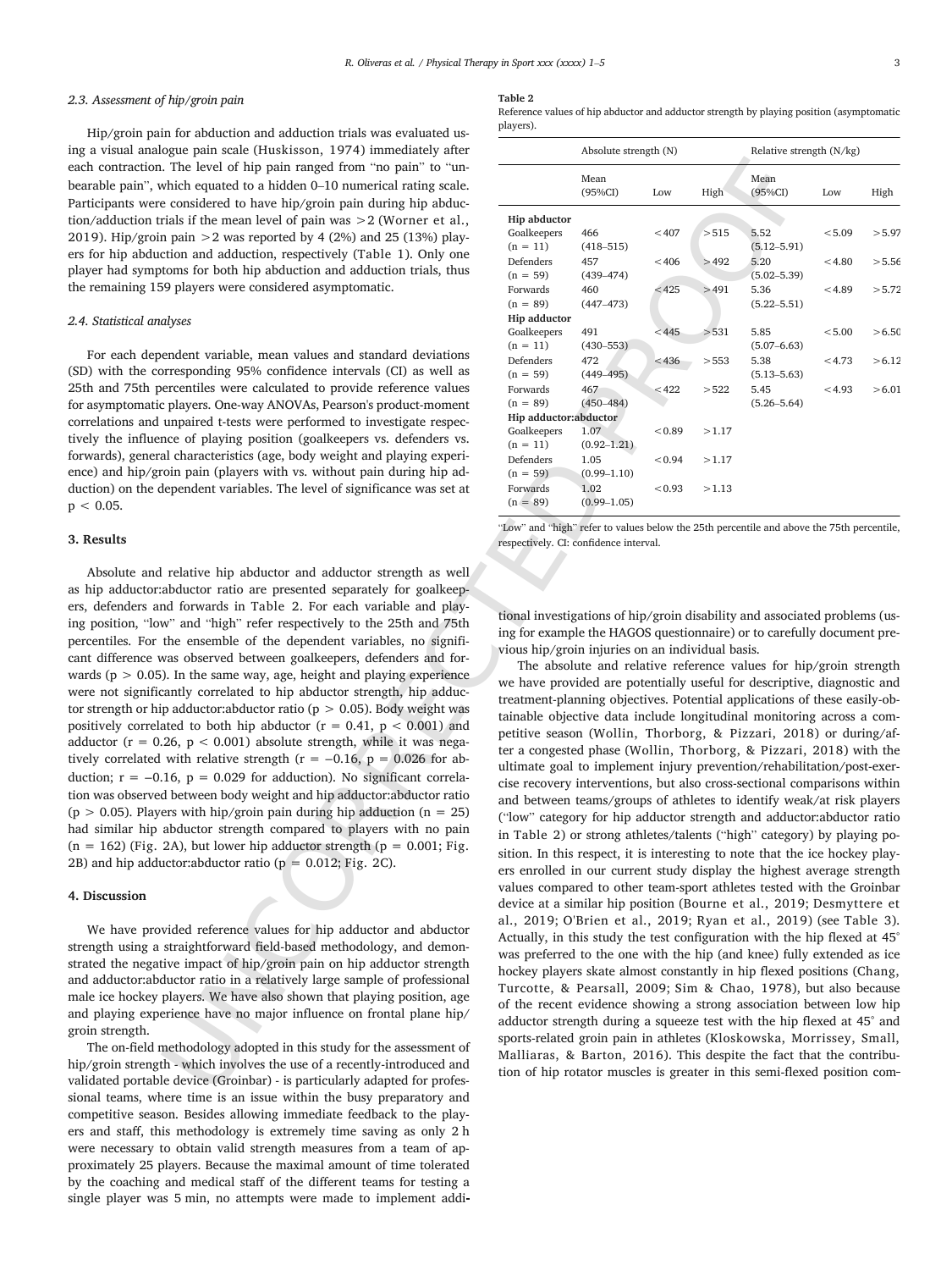





sents the median and the two whisker boundaries represent the 10th percentile and 90th percentile (outliers are also shown).

pared to full hip extension (Delp, Hess, Hungerford, & Jones, 1999; Johnson & Hoffman, 2010).

The presence of hip/groin pain during adductor testing had a negative impact on hip adductor strength and adductor:abductor ratio, thus confirming previous findings obtained in elite/sub-elite football (Malliaras et al., 2009), soccer (Thorborg et al., 2014; Thorborg et al., 2011) and ice hockey players (Worner et al., 2019). In turn, preseason hip strength testing of professional ice hockey players revealed that an adductor:abductor ratio lower than 0.8 represented a serious risk factor for adductor muscle strain (Tyler et al., 2001). Even if these data were obtained under somewhat different conditions with respect to our study (handheld dynamometry, unilateral contractions and side-lying body position), and we made no attempt to document previous/ future groin injuries/problems, selective hip adductor weakness may help identifying ice hockey players who could potentially benefit from exercise programs designed to reduce the risk of groin injury (Tyler, Nicholas, Campbell, Donellan, & McHugh, 2002). However, neither our current study nor any other previous investigation established a cause-effect relation between hip/groin pain during a squeeze test, hip adductor muscle weakness and groin adductor muscle injuries. In the same way, the significance of these findings from a training load management and injury prevention perspectives remains to be demonstrated.

#### **5. Conclusion**

Using a straightforward field-based testing methodology, the present study offered reference values of hip abductor and adductor strength from a relatively large sample of professional male ice hockey players, and confirmed that the presence of hip/groin pain during adductor testing may contribute to selective hip adductor weakness. The current study also demonstrated that age, playing position and experience have no impact on hip muscle strength.

#### **Funding**

None declared.

### **Ethical statement**

Study approval was obtained from the local Ethics Committee (ID# 2017-00085). All participants were informed about the aim of the study and signed the informed consent prior to data collection.

### **Declaration of competing interest**

None declared.

#### **Appendix A. Supplementary data**

Supplementary data to this article can be found online at [https://doi.](https://doi.org/10.1016/j.ptsp.2020.03.006) [org/10.1016/j.ptsp.2020.03.006](https://doi.org/10.1016/j.ptsp.2020.03.006).